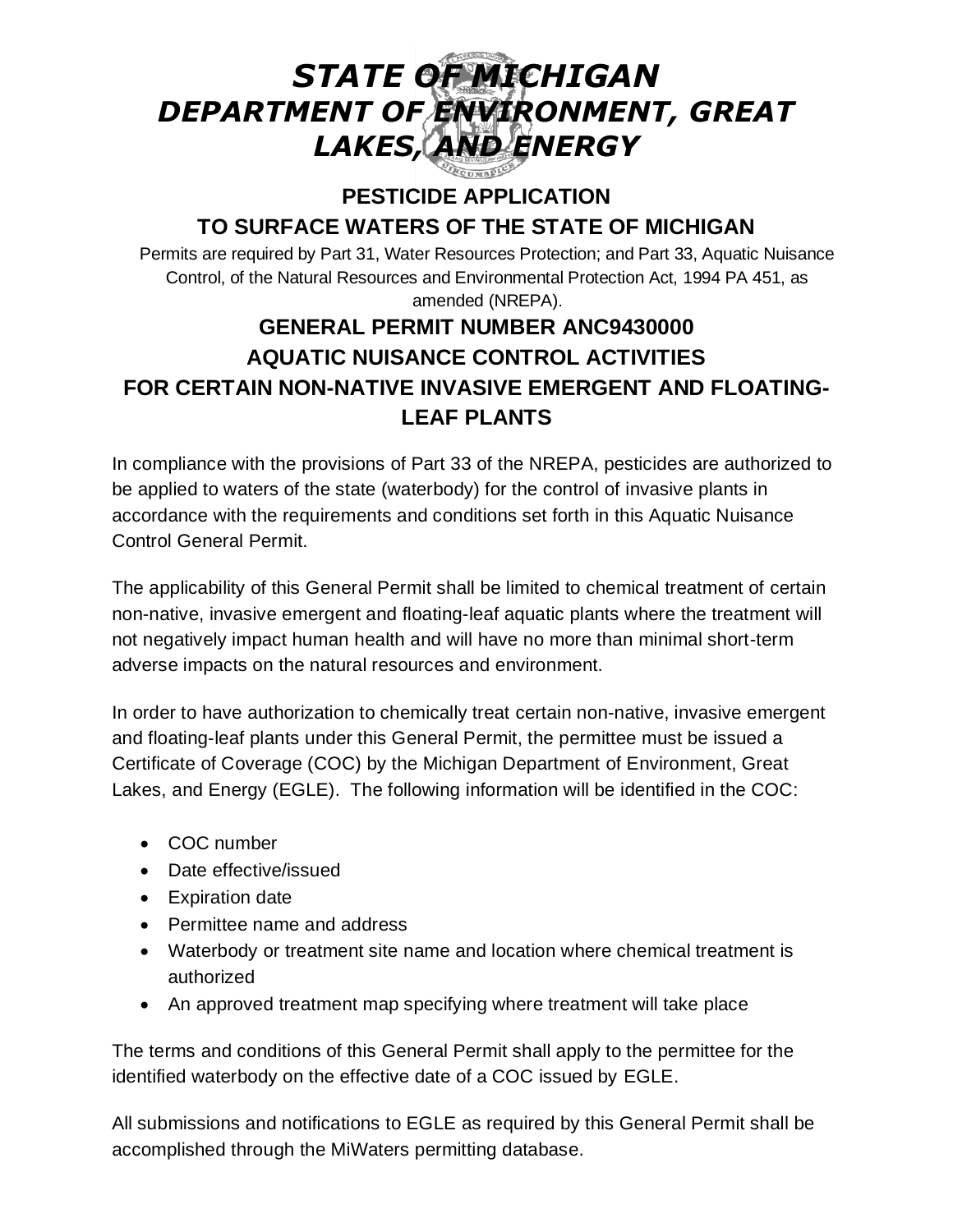For additional information or questions regarding this General Permit, please contact EGLE's Aquatic Nuisance Control (ANC) Program at EGLE, Water Resources Division, P.O. Box 30458, Lansing, Michigan 48909-7958; 517-284-5593; [egle-wrd-anc@michigan.gov;](mailto:egle-wrd-anc@michigan.gov) or [www.michigan.gov/anc.](http://www.michigan.gov/anc)

# **This permit takes effect on January 1, 2021. The provisions of this General Permit are severable**. **This permit shall expire on December 31, 2024.**

**Issued: November 1, 2020**

Amanda Bosak, Supervisor Water Quality and Aquatic Nuisance Control Permits Unit Water Resources Division

**\_\_\_\_\_\_\_\_\_\_\_\_\_\_\_\_\_\_\_\_\_\_\_\_\_\_\_\_\_\_**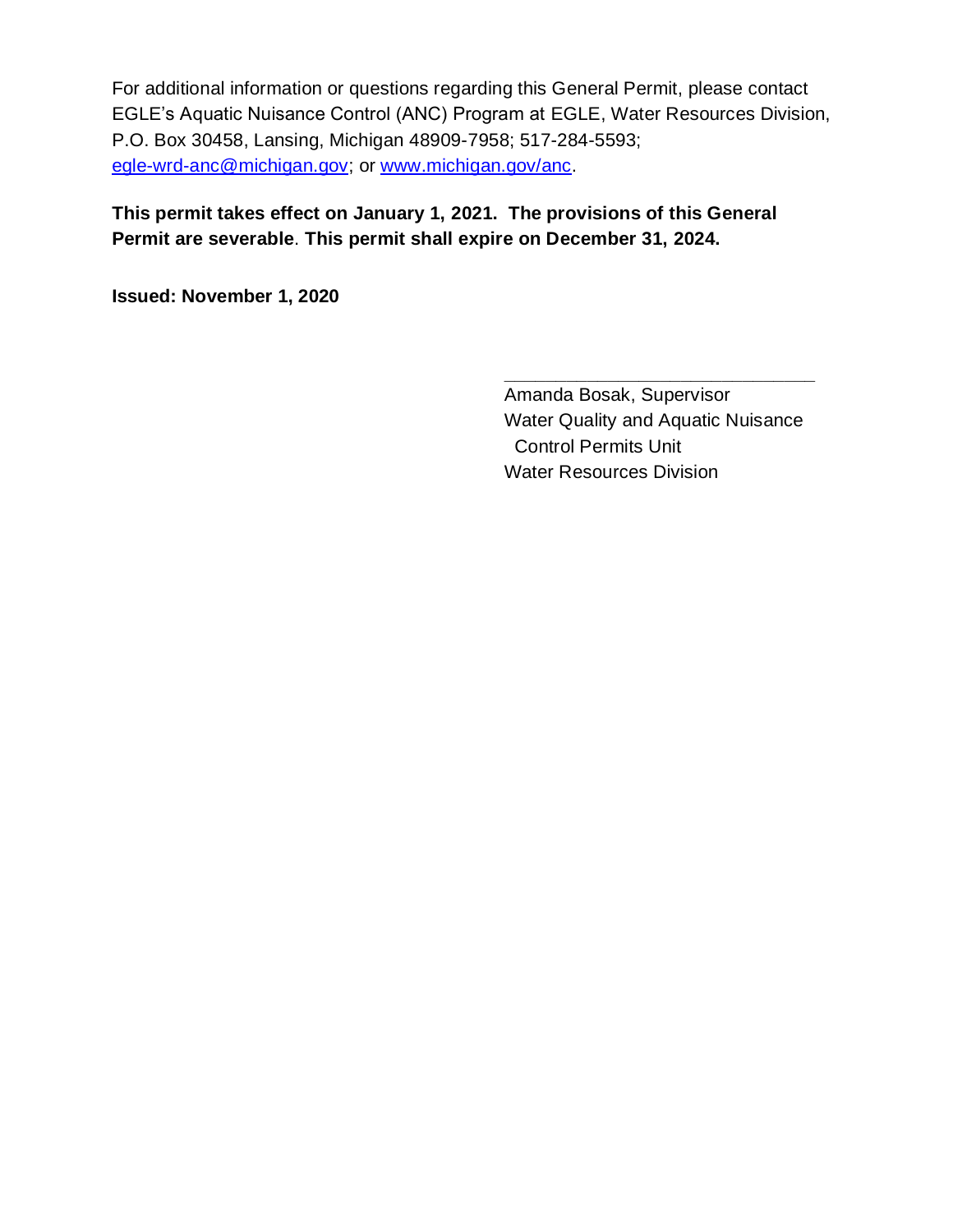# **Section A. Annual Fee for Certificates of Coverage that Cover More than One Year**

In accordance with Section 3309 of Part 33, the permittee shall make payment of an annual fee to EGLE by April 1 or prior to the first treatment for each year covered by a multi-year COC issued under this General Permit. The annual fee is equal to the initial COC application fee. The annual fee shall be submitted through the "ANC Annual Fee" Schedule of Compliance in the MiWaters permitting database.

# **Initial COC Application Fee: \$75.00**

# **Section B. Qualified Sites**

A site qualifying for approval to be chemically treated under this General Permit must meet the following criteria:

The target for selective chemical control is one or more of the plant species listed in the document titled "Non-native Species approved for chemical treatment under the ANC General Permit." The list is available at [www.michigan.gov/anc;](http://www.michigan.gov/anc) select "Application & Permit Information," then select "General Permits and Pre-Approved Lists of Specific Waterbodies Eligible for Certificates of Coverage (COC)," and then select "Non-native Species approved for chemical treatment under the ANC General Permit."

# **Section C. Authorizations and Coverage Provisions**

#### **1. Authorized Areas**

Chemical treatment for control of non-native, invasive emergent or floating-leaf plants is authorized only to qualified sites as defined by this General Permit, specified by the issued COC, and to areas delineated on the approved treatment map attached to the COC, or through an expansion due to an infestation of an adjacent area in accordance with Section 3311 of Part 33 or approved revision to add treatment areas.

Prior to issuance of the COC under this General Permit, areas where chemical treatment for control of non-native, invasive emergent or floating-leaf plants is undertaken must be either under the legal control of the permittee or the party(ies) who has/have granted the permittee authority to treat, or otherwise under legal control as specified in Section 3308 of Part 33.

# **2. Chemical Application**

The permittee shall comply with this permit and all pesticide label instructions to protect self, others, and the environment. The label is provided with the pesticide container and includes requirements for the safe and effective use of the pesticide; and may suggest ways to avoid unintended impacts to human health and the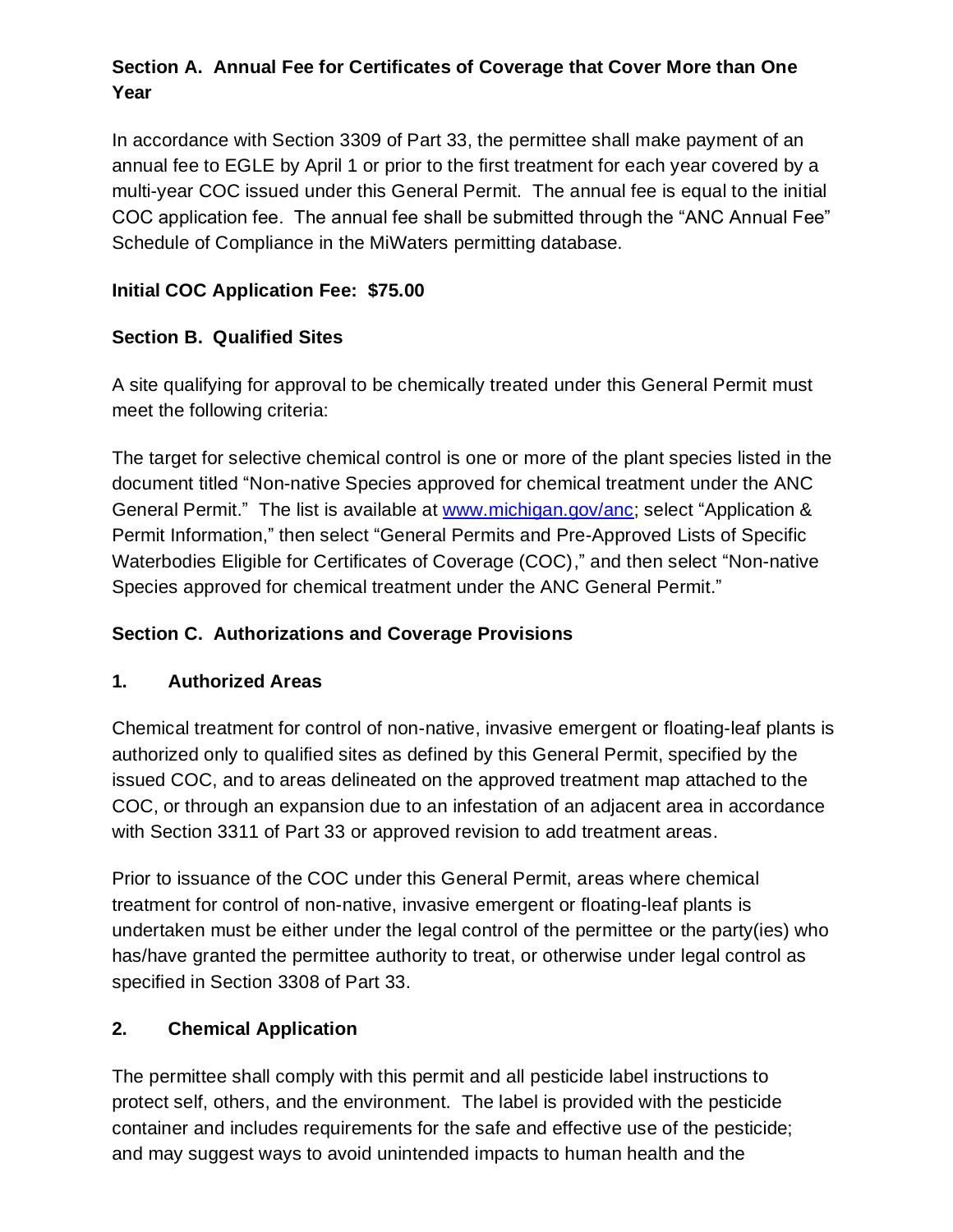environment . Pesticide labels are federally approved legal documents and their requirements are enforced under both federal and state laws.

The permittee may apply only those specific chemical products that are approved by EGLE and listed on the chemical table titled "Chemicals approved for use under the ANC General Permit for Certain Non-Native Invasive Emergent and Floating-leaf Plants." This chemical table is available from the ANC Program upon request or at [www.michigan.gov/anc;](http://www.michigan.gov/anc) select "Application & Permit Information," then select "General Permits and Pre-Approved Lists of Specific Waterbodies Eligible for Certificates of Coverage (COC)," and then select "Chemicals approved for use under the ANC General Permit for Certain Non-Native Invasive Emergent and Floating-leaf Plants." The necessary application rate may depend on the target species, the timing of the treatment, the use of additives such as surfactants, and various site conditions (refer to the federal product label).

Some chemical products may require special applicator certifications. Refer to the federal product label for applicator certification requirements.

# **3. Treatment Intervals**

With few exceptions, the products approved for use in Section C.2. of this General Permit have a minimum length of time required between each treatment in the same area(s) of impact, in accordance with the federal product label. Some of the federal product labels also have limits on the total amount of chemical applied annually per treatment area. Follow the federal treatment interval and annual limits. Further restrictions are outlined in Section C.4. of this permit.

#### **4. General Conditions**

This General Permit is intended to allow for the selective chemical control of the nonnative invasive emergent and floating-leaf plant species listed in the table titled "Plant Species approved for chemical treatment under the Aquatic Nuisance Control General Permit for Certain Non-native Invasive Emergent and Floating-leaf Plants." The intentional chemical treatment of native species is a violation of this permit.

Multiple products with the same active ingredient are approved by this permit. Do not apply multiple formulations of the same active ingredient that, in combination, exceed 1) either of the product label application rates and/or active ingredient concentration for the target species and site conditions, or 2) the approved application rate on this permit, if it is lower than the maximum label rate.

Several products approved for use under this General Permit are broad-spectrum herbicides and can damage all types of vegetation. All herbicides are to be applied in a manner which best targets the invasive species. Refer to the product label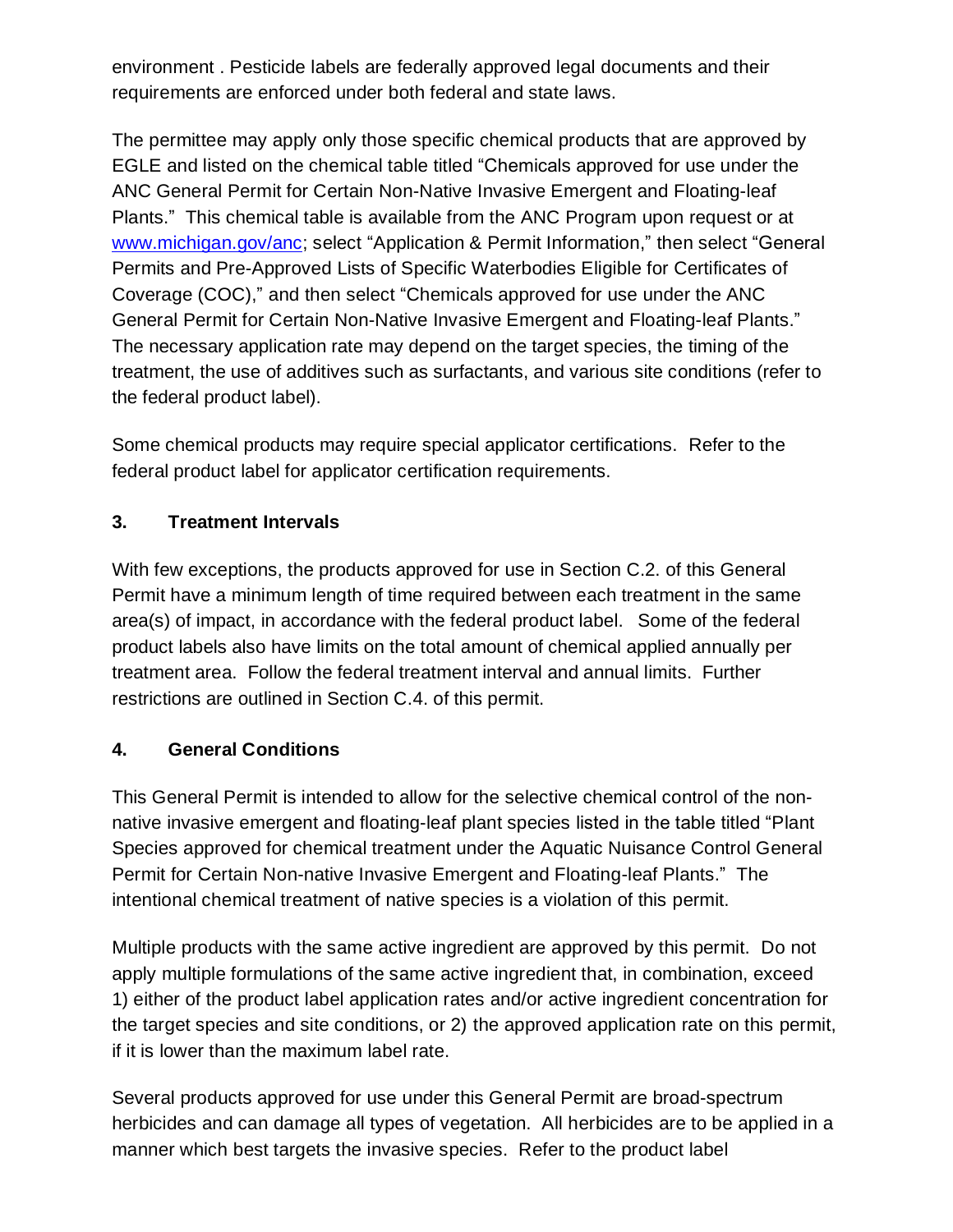requirements and suggestions to optimize selectivity. The applicator is expected to take all practical measures to avoid impacting non-target vegetation and make each treatment as selective as possible, such as through the careful selection of equipment, method of application, and timing of treatment. Injury to non-target vegetation due to lack of proper precautions and/or measures is a violation of this permit.

With few exceptions, the federal labels for aquatic herbicides require setback distances from active surface water intakes used for potable drinking water. Such intakes exist in inland lakes and along the Great Lakes and connecting waters and serve as drinking water sources for some communities. Refer to the specific product label for setback requirements or guidelines prior to application of these products. Contact the local drinking water authority in proximity to the treatment area if you are unsure about the local drinking water source and location of an intake.

For treatment of all waterbodies in Ingham County, the permittee shall notify the Ingham County Drain Commission a minimum of two (2) business days prior to application of chemical(s). Notify Mr. Eric Daldos by e-mail at EDaldos@ingham.org. Notification must include the date, time, and location(s) of the proposed chemical use. A copy of the notification shall be uploaded in MiWaters through the "ANC Notification of Ingham County Drain Commissioner" Schedule of Compliance for the associated permit. For general questions to the Ingham County Drain Commissioner, contact the office at 517-676-8381 between 8:00 a.m. and 5:00 p.m., Monday through Friday.

Upon receipt of written notification from EGLE, the permittee may be required to fulfill any of the following requirements:

- Conduct the chemical treatment only when an EGLE representative is present.
- Notify EGLE not less than two (2) business days in advance of chemical treatment(s).
- Submit an accurate map or written description of the exact locations where each chemical was applied to EGLE within 24 hours of the completion of each treatment.
- In addition to the normally required notification, also notify other person(s) specified by EGLE.
- Satisfy additional reporting requirements (instead of, or in addition to, the requirements listed below in Section D).
- Allow EGLE or its representative to collect a sample of the chemical(s) used before or during any chemical treatment.
- Apply chemicals so that swimming restrictions are not imposed on any Saturday, Sunday, or state-declared holiday.
- Take special precautions to avoid or minimize potential impacts to human health and safety, the environment, and non-target organisms.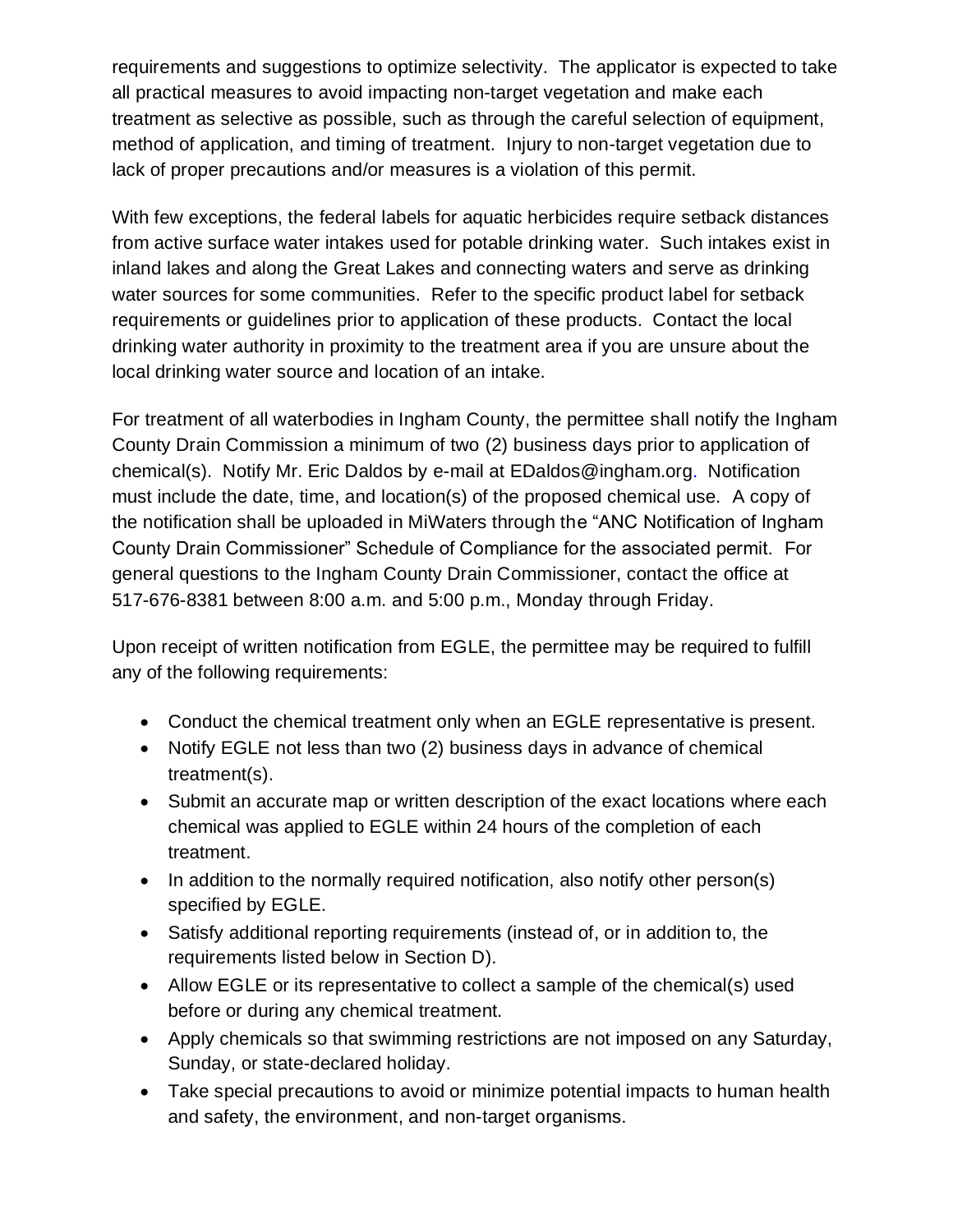- Perform water residue analysis to verify the chemical concentrations in the waterbody according to a frequency, timing, and methodology approved by EGLE.
- Any other requirements determined by EGLE as necessary to protect the natural resources or the public health and safety, to prevent economic loss or impairment of recreational uses, to protect non-target organisms, or to help ensure control of the aquatic nuisance.
- Hire a certified pesticide applicator where treatment may affect significant or unique natural resources and/or human health interests.
- Implement other measures to avoid impacting sensitive natural resources, environmental attributes and human health, such as federally or state-listed endangered or threatened species, unique habitats or ecosystems, designated critical dunes, designated environmental areas, critical fish spawning areas, and community drinking water intakes.

# **5. Notification and Posting Requirements**

The ANC statute allows a permittee to expand the area of impact, without a formal revision of the treatment area, beyond that authorized in the COC issued under this General Permit to include *adjacent* (as defined in Section F. Definitions) areas of the same waterbody or treatment area that became infested after the application was submitted. These areas allowed for expansion, without a formal revision, include **only infestations of non-native species***,* as defined in Section F. Definitions. The expansion treatment must use the same chemicals and application rates as those currently authorized in the permit.

The permittee shall submit: (1) a notification of an impending expansion treatment, and (2) an expansion report.

- 1. Notification of impending expansion treatment If expanding the area of impact for treatment of an infestation, the permittee shall notify EGLE prior to the initial treatment of the impending expansion area. This notification may be submitted by telephone at 517-284-5593 or by e-mail at egle-wrd-anc@michigan.gov, except in the following two situations:
	- a) The original area of impact authorized on the permit or COC is greater than 100 acres and the proposed expansion exceeds 50 percent of the original authorized area.
	- b) The treatment area expansion is proposed in a waterbody or treatment area that is located within or along the shoreline of the Great Lakes or inland waters in a municipality or township on the list in Appendix A; which can be found at [www.michigan.gov/anc,](http://www.michigan.gov/anc) select "Application & Permit Information, then select "Appendix A – Municipalities for the Purpose of Notification".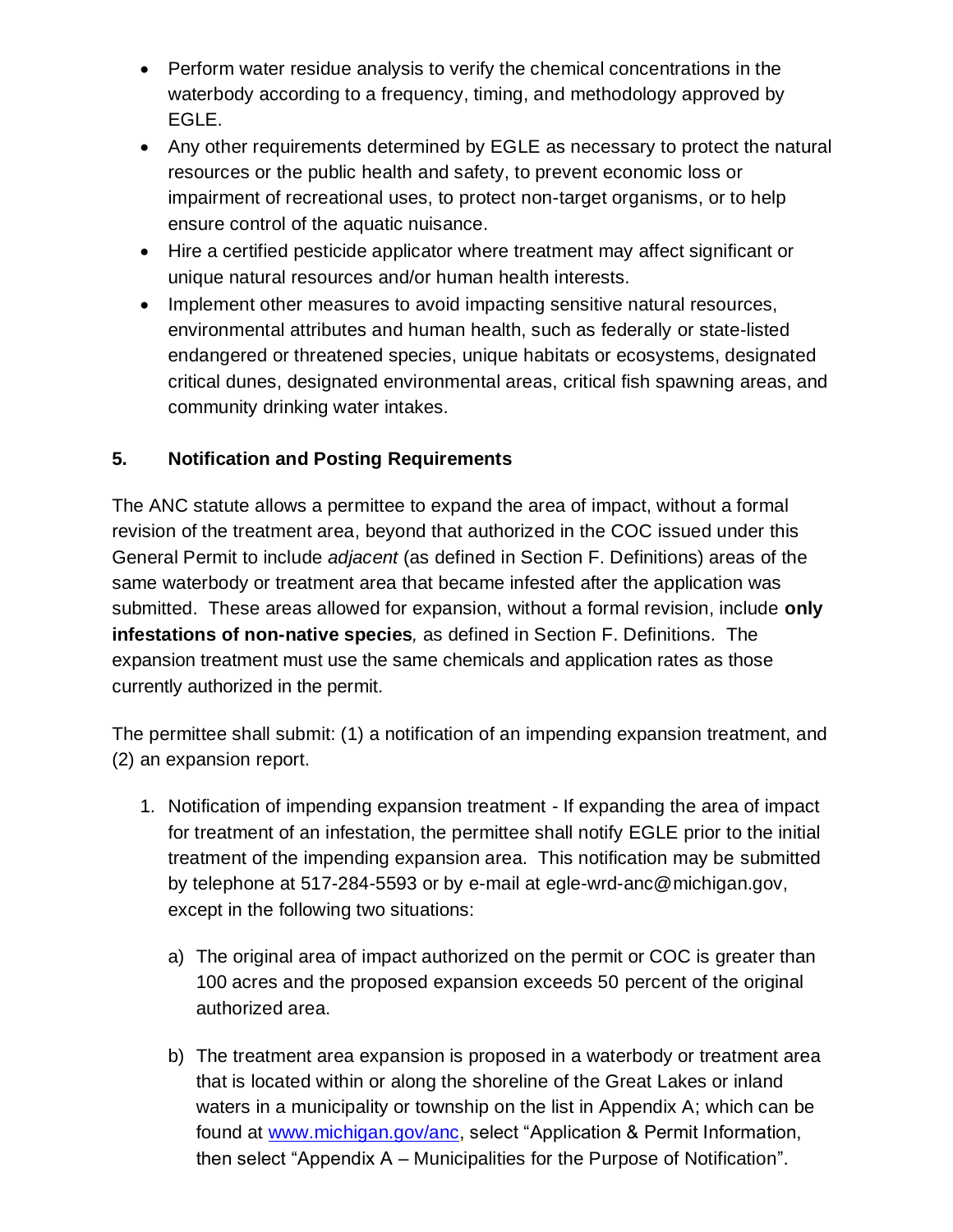In these two situations, the permittee shall complete the "ANC Pre-Expansion Notification" Schedule of Compliance in the MiWaters permitting database not less than two (2) full business days before the planned treatment of the expanded area. This notification shall include a map of the proposed expansion area(s), a list of chemical(s) to be applied, the date and time of anticipated treatment, written authorization to treat, and contact information for the on-site chemical applicator. EGLE has two (2) business days to notify the permittee of any specific concerns about the proposal.

2. Expansion Report Form - The permittee shall complete the "ANC Treatment Expansion Report" Schedule of Compliance in the MiWaters permitting database not later than 15 days following the initial expansion treatment.

Unless alternative notifications are specified by the COC, the permittee is required to notify, in writing, an owner of any adjacent property within 100 feet of the area of impact, not less than seven (7) days, and not more than 45 days, before each initial chemical treatment of the calendar year, in accordance with Section 3310(h) of Part 33. If the owner is not the occupant of the waterfront property or the dwelling located on the property, then the owner is responsible for notifying the occupant. This notification requirement also applies to each new, or expanded, area of impact added during the calendar year. Notification records shall include at a minimum: a complete list of who received notification, the method used for notification distribution, the date notification was sent/delivered, and a record of barriers to notification.

Notice of the chemical application must be posted prior to each chemical application and shall remain posted for a minimum of 24 hours or until all water use restrictions have expired, whichever is later, in accordance with Section 3310(d) of Part 33. Postings shall also be placed at likely points of public access in non-shoreline treatment areas. Alternate posting locations may be approved on a case-by-case basis by EGLE upon written request from the permittee. The written request must explain the necessity for alternative posting locations and a description of the proposed posting locations, including a map for clarification. An alternate posting request shall be submitted through the MiWaters permitting database as an attachment to the permit application or revision request.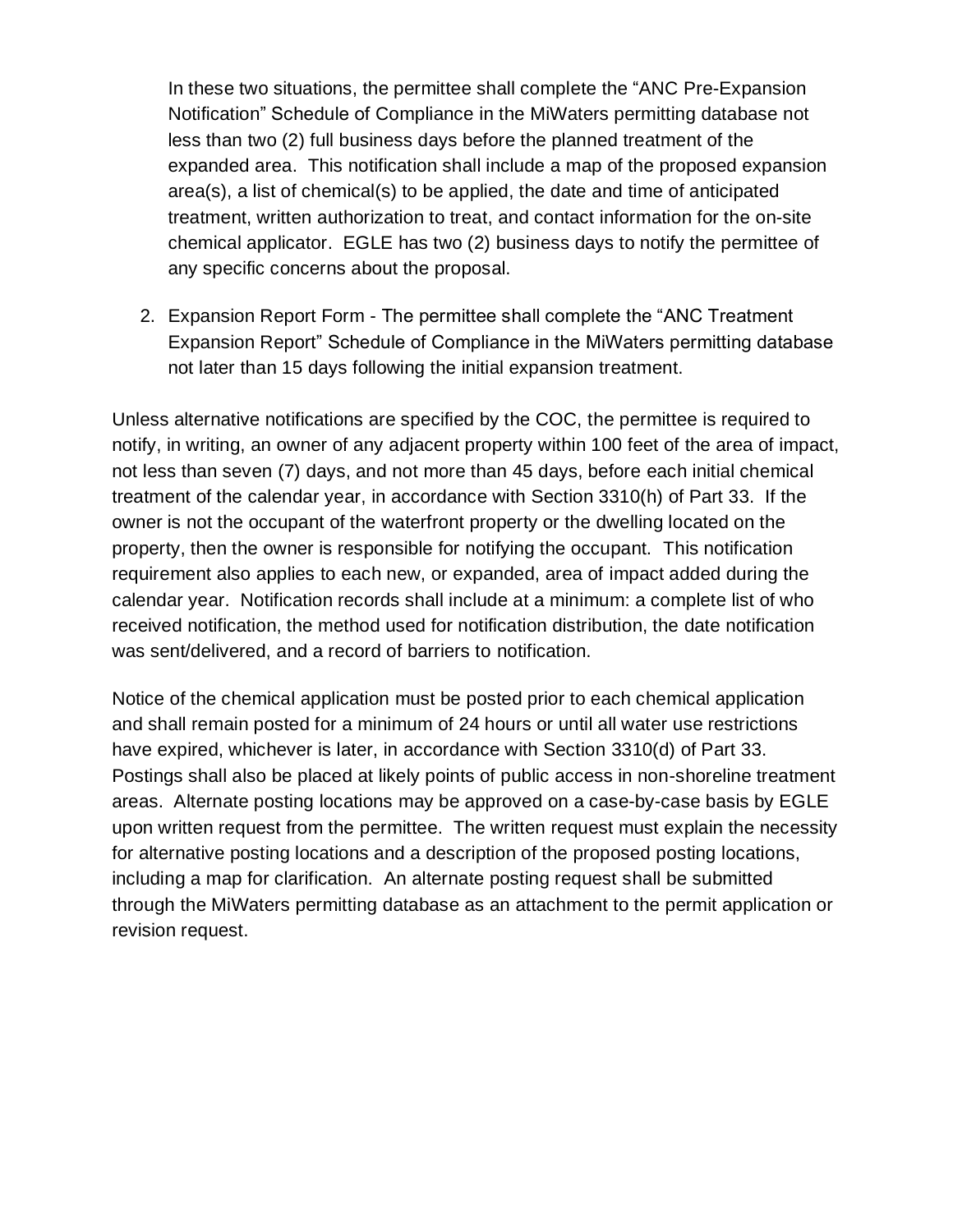The brand name and water use restrictions listed on the label for the specific product used shall be included on the posting sign. In addition, a 24-hour water use restriction for swimming/entry shall be indicated for all chemical applications. A posting sign template is available at [www.michigan.gov/anc;](http://www.michigan.gov/anc) select "Application & Permit Information," and then select "Posting Sign."

# **Section D. Reporting and Recordkeeping**

# **1. Release of Product and Adverse Incident Reporting and Documentation**

If product release outside of the approved treatment area(s) or downstream of a treated waterbody is suspected or confirmed, and/or if any fish or wildlife damage or significant non-target plant impacts occur in association with any chemical application, the permittee is required to immediately contact the Department's 24-hour Pollution Emergency Alerting System (PEAS) telephone number, 1-800-292-4706.

If any fish or wildlife damage or significant non-target plant impacts occur in association with any chemical application, the permittee is also required to notify the EGLE's ANC program at [egle-wrd-anc@michigan.gov](mailto:egle-wrd-anc@michigan.gov) during regular business hours and complete the "ANC Notification of Human or Resource Impacts" Schedule of Compliance in the MiWaters permitting database.

# **2. Treatment Report**

A complete treatment report including date(s) of application, chemical name(s), EPA registration number(s), application rate(s), actual treatment area, average water depth (if applicable), amount(s) of chemical(s) applied, target plant species, weather conditions at time of application, and treatment map(s) indicating the area(s) of impact shall be submitted via the "ANC Treatment Report" Schedule of Compliance in the MiWaters permitting database not later than November 30 of each year that this permit is in effect, even if treatment is not undertaken.

# **3. Record Retention**

The permittee shall keep written or electronic records as required in this permit. These records must be accurate, complete, and sufficient to demonstrate compliance with the conditions of this permit. All records shall be made available within two (2) calendar days to EGLE upon request, or within a time frame agreed upon by EGLE and the permittee.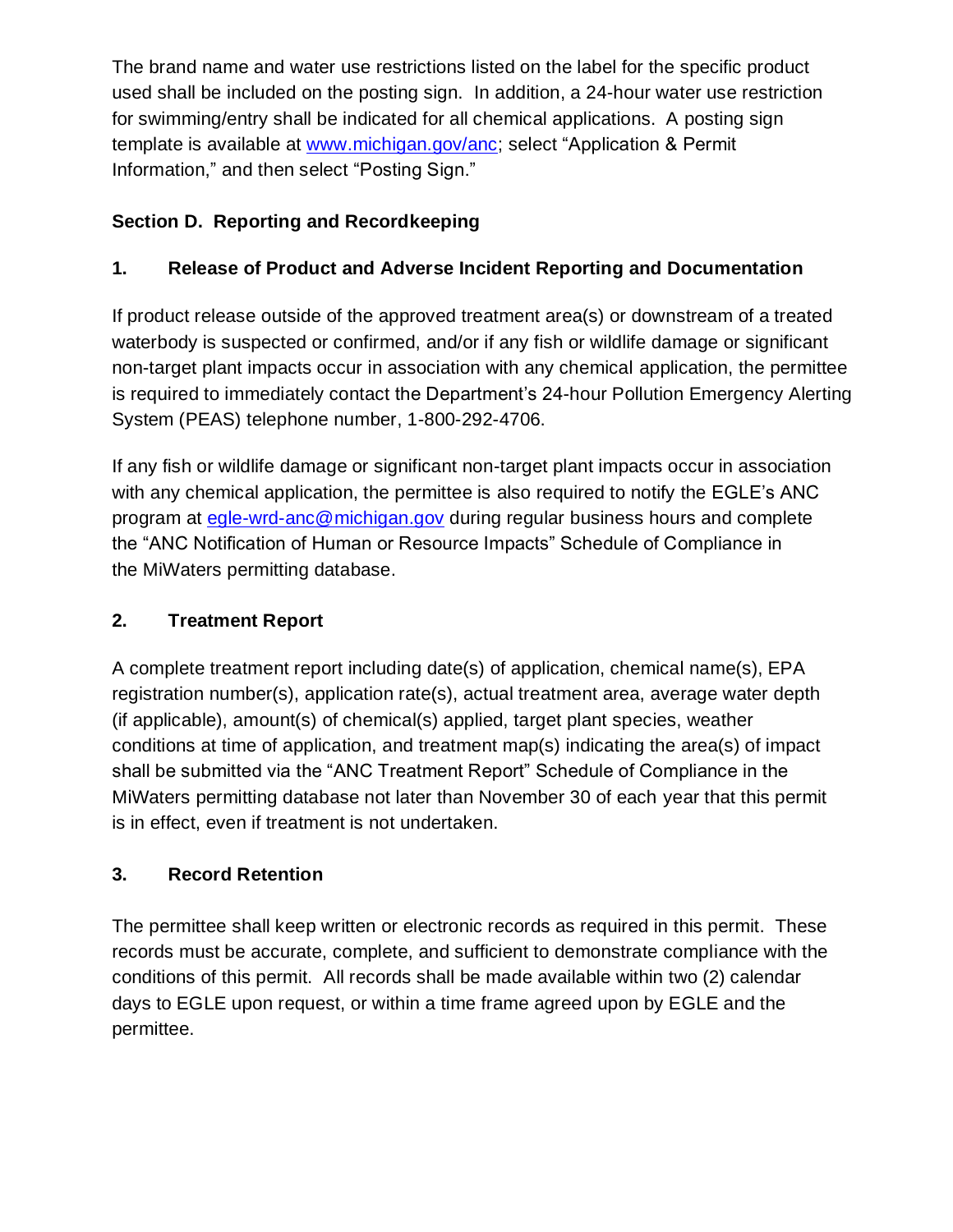The permittee shall obtain and maintain written permission, as described in Section E.6, from each bottomland owner in the area of impact for a minimum of one (1) year from the expiration date of the COC issued under this General Permit, unless exempt under Section 3308 of Part 33.

All other records shall be retained for a minimum of one (1) year beyond the expiration date of the COC issued under this General Permit.

# **Section E. Liability**

# **1. Noncompliance**

Initiation of any work on the permitted project confirms the permittee's acceptance and agreement to comply with all terms and conditions of this General Permit. Noncompliance with these terms and conditions of the General Permit, shall be cause for the modification, suspension, or revocation of the COC, in whole or in part. Further, EGLE may initiate criminal and/or civil proceedings to correct deficiencies, protect public health and natural resources, and secure compliance with statutes. Federal pesticide label requirements are incorporated into this permit by reference. Violation of federal pesticide label requirements is considered a violation of this permit.

The issuance of this General Permit does not authorize violation of any federal, state or local laws or regulations, nor does it obviate the necessity of obtaining such permits, including any other EGLE permits or approvals from other units of government, as may be required by law.

Nothing in this permit shall be construed to preclude the initiation of any legal action or relieve any permittee from any responsibilities, liabilities or penalties to which the permittee may be subject under the Endangered Species Act of 1973 (Title 16 of the United States Code, Section 1531 et seq.), or Part 365, Endangered Species Protection, of the NREPA.

# **2. Property Rights**

This General Permit does not convey property rights in either real estate or material, nor does it authorize any injury to private property or invasion of public or private rights.

# **3. Indemnification**

The permittee shall indemnify and hold harmless the State of Michigan and its departments, agencies, officials, employees, agents and representatives for any and all claims or causes of action arising from acts or omissions of the permittee, or employees, agents, or representatives of the permittee, undertaken in connection with this General Permit. This General Permit shall not be construed as an indemnity by the State of Michigan for the benefit of the permittee or any other person.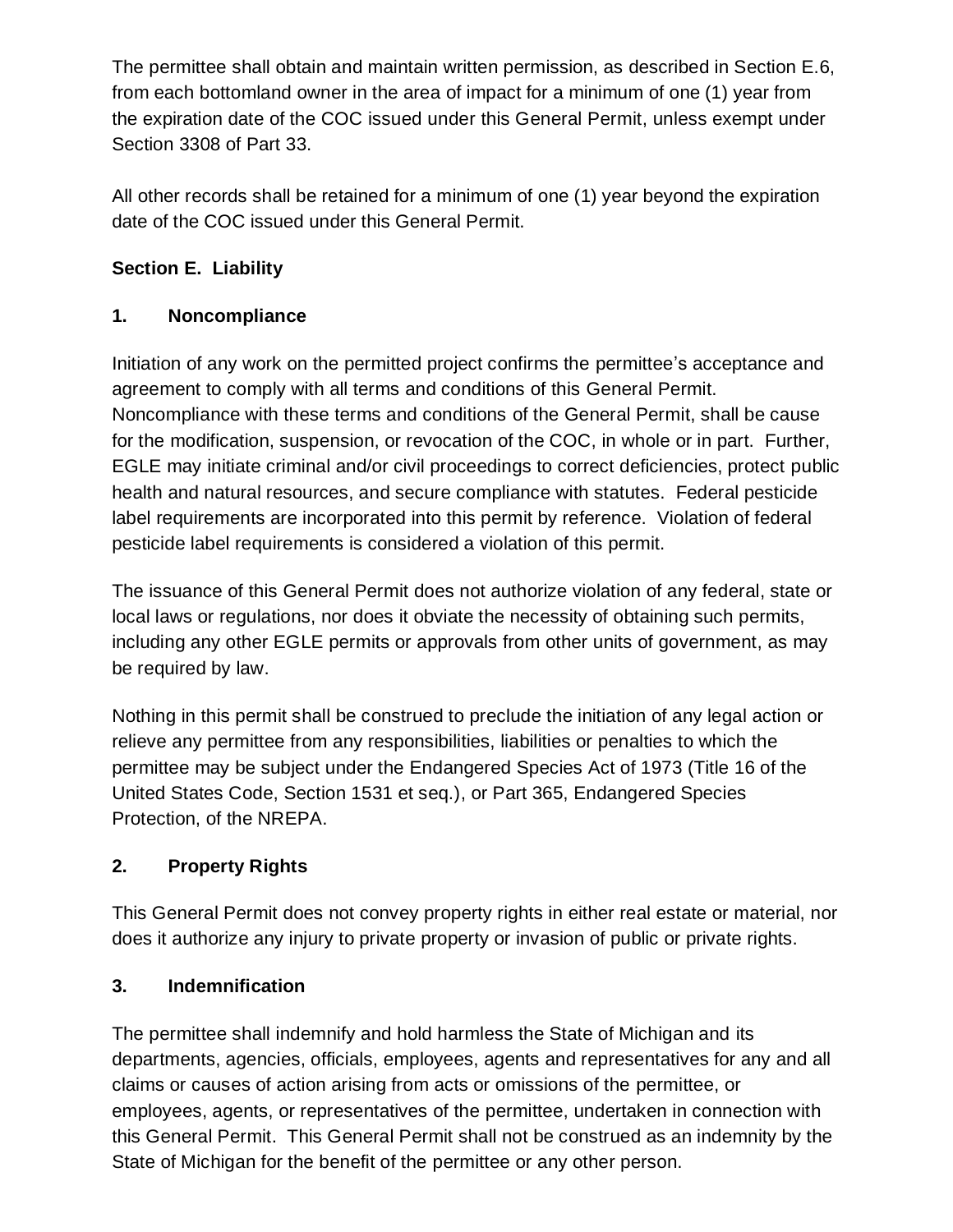# **4. Right of Entry**

The permittee shall allow EGLE the following actions upon the presentation of credentials:

- To enter upon the permittee's premises where application equipment is located or in which any records are required to be kept under the terms and conditions of this permit
- To copy any records required to be kept under the terms and conditions of this permit
- To inspect equipment for use under this permit
- To sample chemicals and discharges

# **5. Laboratory and Analytical**

When required by this permit or per the pesticide product label, laboratory analytical methods, practices and product or water sampling techniques shall be performed in accordance with standard laboratory guidelines. The permittee shall periodically calibrate and maintain all monitoring instrumentation at necessary intervals to ensure accuracy of measurements. When outside contractors or volunteers perform sampling and analysis, the permittee shall ensure that said contractors or volunteers are sufficiently qualified to perform the required sampling and analysis, and that the quality control measures listed above are properly executed. All records shall be made available within two (2) calendar days to EGLE upon request, or within a time frame agreed upon by EGLE and the permittee.

# **6. Permission to Treat**

The permittee shall obtain authorization to chemically treat the proposed area of impact by obtaining written permission from each property owner who owns bottomlands in the area of impact. Written authorization from all property owners within the area of impact is required for each calendar year that the COC issued under this permit is in effect, prior to chemical treatment. It is the responsibility of the permittee to ensure that all permissions within the permitted treatment area are up to date each calendar year per Section 3308 of Part 33.

# **Section F. Definitions**

Adjacent: An area of impact, contiguous to an approved treatment area, permissible for expansions for an infestation per Section 3311(3) of Part 33.